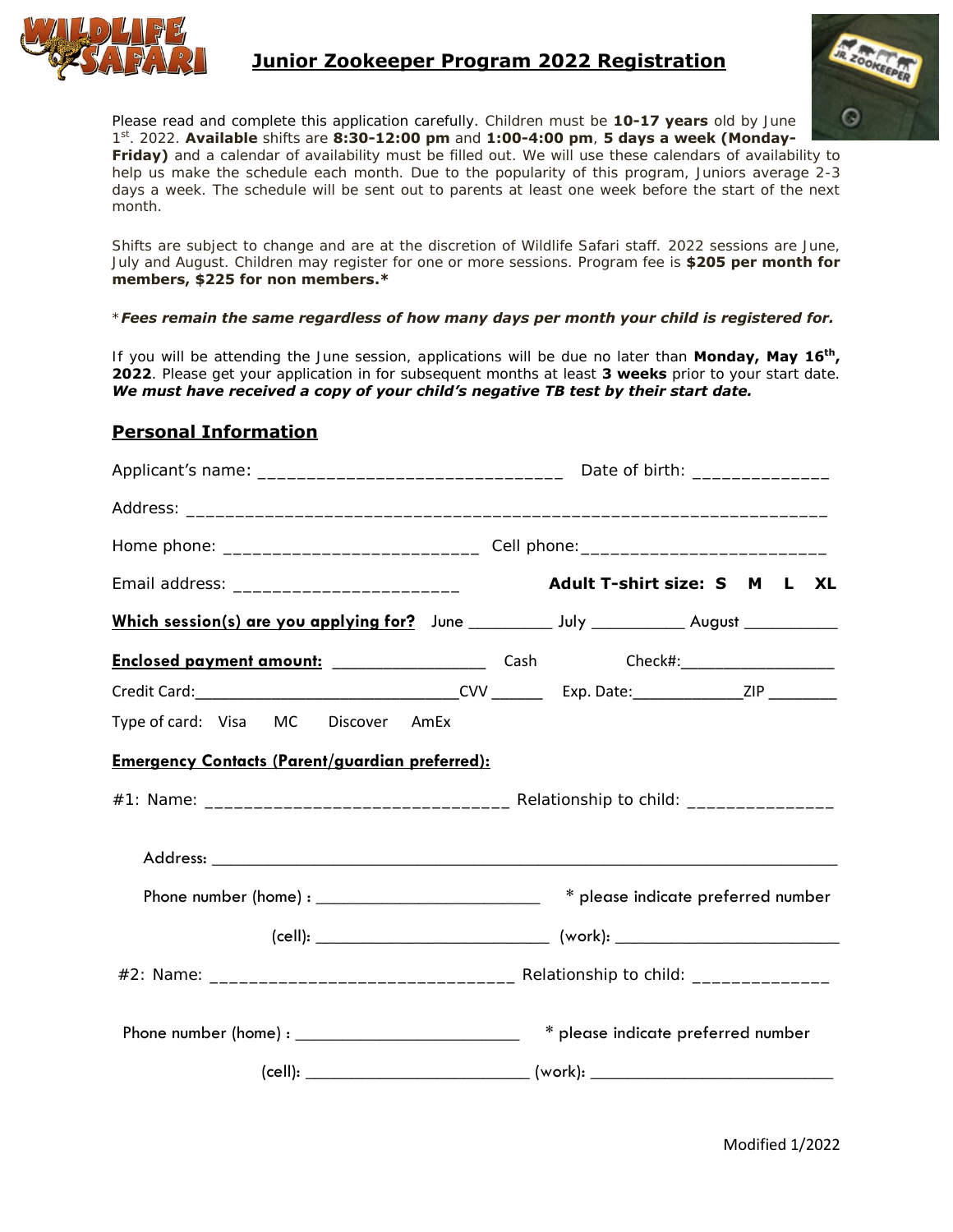#### **Experience**

Have you ever been a Junior Zookeeper? YES NO

If yes, please list experience including numbers of years: \_\_\_\_\_\_\_\_\_\_\_\_\_\_\_\_\_\_\_\_\_\_\_\_\_\_\_\_\_\_\_\_

What 3 words would you use to describe yourself?

Please describe your experience working with animals and list any animals you are not comfortable with:

\_\_\_\_\_\_\_\_\_\_\_\_\_\_\_\_\_\_\_\_\_\_\_\_\_\_\_\_\_\_\_\_\_\_\_\_\_\_\_\_\_\_\_\_\_\_\_\_\_\_\_\_\_\_\_\_\_\_\_\_\_\_\_\_\_\_\_\_\_\_\_\_\_\_\_\_\_\_

 $\_$  , and the set of the set of the set of the set of the set of the set of the set of the set of the set of the set of the set of the set of the set of the set of the set of the set of the set of the set of the set of th

 $\_$  , and the set of the set of the set of the set of the set of the set of the set of the set of the set of the set of the set of the set of the set of the set of the set of the set of the set of the set of the set of th

 $\_$  , and the set of the set of the set of the set of the set of the set of the set of the set of the set of the set of the set of the set of the set of the set of the set of the set of the set of the set of the set of th

 $\_$  , and the set of the set of the set of the set of the set of the set of the set of the set of the set of the set of the set of the set of the set of the set of the set of the set of the set of the set of the set of th

 $\_$  , and the set of the set of the set of the set of the set of the set of the set of the set of the set of the set of the set of the set of the set of the set of the set of the set of the set of the set of the set of th

\_\_\_\_\_\_\_\_\_\_\_\_\_\_\_\_\_\_\_\_\_\_\_\_\_\_\_\_\_\_\_\_\_\_\_\_\_\_\_\_\_\_\_\_\_\_\_\_\_\_\_\_\_\_\_\_\_\_\_\_\_\_\_\_\_\_\_\_\_\_\_\_\_\_\_\_\_\_

\_\_\_\_\_\_\_\_\_\_\_\_\_\_\_\_\_\_\_\_\_\_\_\_\_\_\_\_\_\_\_\_\_\_\_\_\_\_\_\_\_\_\_\_\_\_\_\_\_\_\_\_\_\_\_\_\_\_\_\_\_\_\_\_\_\_\_\_\_\_\_\_\_\_\_\_\_\_

 $\_$  , and the set of the set of the set of the set of the set of the set of the set of the set of the set of the set of the set of the set of the set of the set of the set of the set of the set of the set of the set of th

\_\_\_\_\_\_\_\_\_\_\_\_\_\_\_\_\_\_\_\_\_\_\_\_\_\_\_\_\_\_\_\_\_\_\_\_\_\_\_\_\_\_\_\_\_\_\_\_\_\_\_\_\_\_\_\_\_\_\_\_\_\_\_\_\_\_\_\_\_\_\_\_\_\_\_\_\_\_

\_\_\_\_\_\_\_\_\_\_\_\_\_\_\_\_\_\_\_\_\_\_\_\_\_\_\_\_\_\_\_\_\_\_\_\_\_\_\_\_\_\_\_\_\_\_\_\_\_\_\_\_\_\_\_\_\_\_\_\_\_\_\_\_\_\_\_\_\_\_\_\_\_\_\_\_\_\_

 $\_$  , and the set of the set of the set of the set of the set of the set of the set of the set of the set of the set of the set of the set of the set of the set of the set of the set of the set of the set of the set of th

 $\_$  , and the set of the set of the set of the set of the set of the set of the set of the set of the set of the set of the set of the set of the set of the set of the set of the set of the set of the set of the set of th

If you could turn into an animal, what would it be and why?

What do you like to do in your spare time?

What kind of activities would you like to do this summer at Wildlife Safari?

What do you hope to accomplish/improve on this summer?

If you have been a Junior in the past, what changes would you like to see to the program?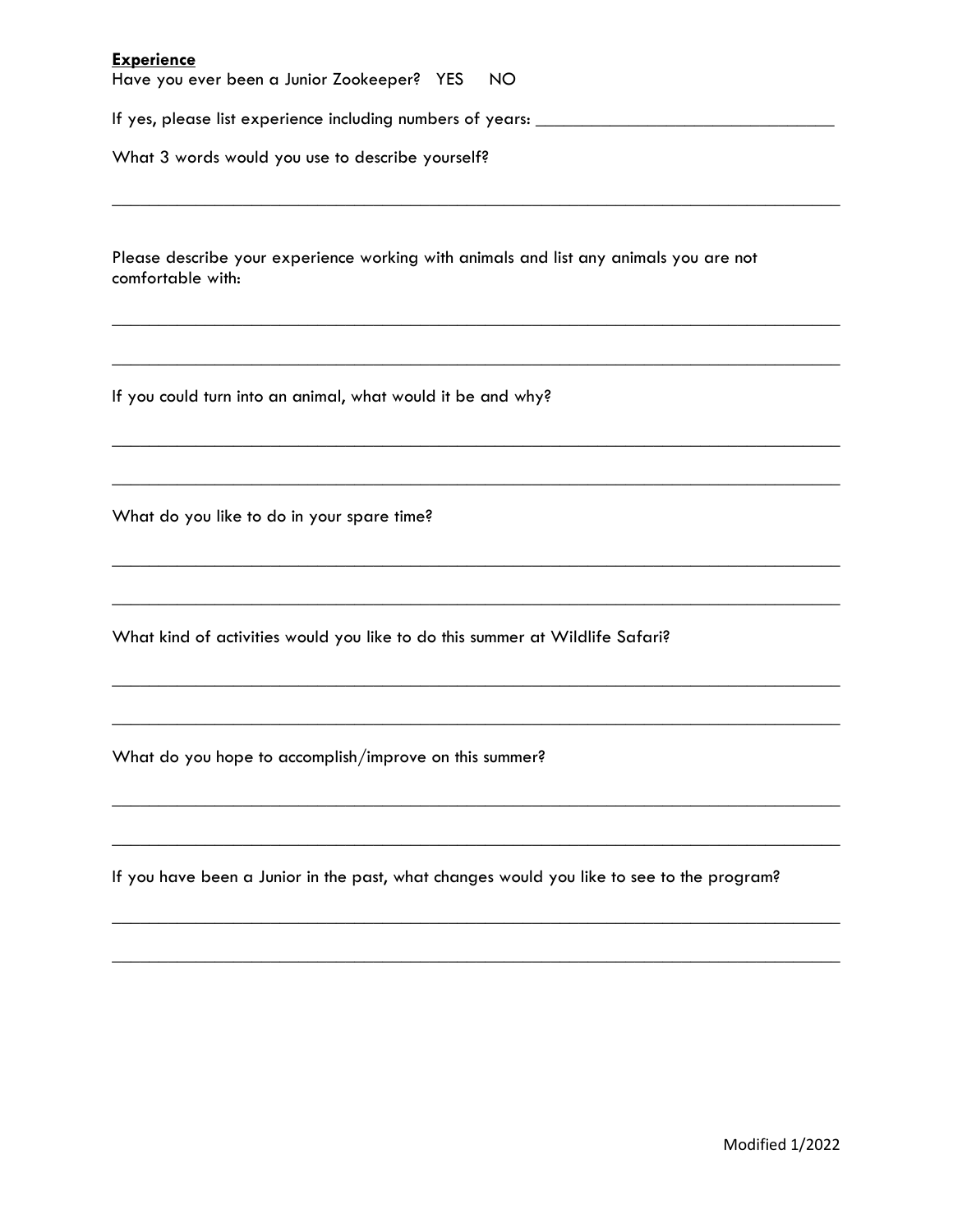

| Does your child have any special needs or considerations?                                                                                                                                                                                                                                                                                                                                                                                                                                                                                               |                                                                                 | $\overline{N}_{O}$              | Yes |     |                |
|---------------------------------------------------------------------------------------------------------------------------------------------------------------------------------------------------------------------------------------------------------------------------------------------------------------------------------------------------------------------------------------------------------------------------------------------------------------------------------------------------------------------------------------------------------|---------------------------------------------------------------------------------|---------------------------------|-----|-----|----------------|
| If yes, please explain (listing any medical conditions, activity restrictions, etc.) in the space below:                                                                                                                                                                                                                                                                                                                                                                                                                                                |                                                                                 |                                 |     |     |                |
| TB negative*? Yes                                                                                                                                                                                                                                                                                                                                                                                                                                                                                                                                       | $\overline{N_{O}}$                                                              | Up-to-date tetanus vaccination? |     | Yes | N <sub>o</sub> |
| <u>*Please attach a copy of your child's negative TB test.</u> We must have received a copy of<br>your child's negative TB test by their start date.                                                                                                                                                                                                                                                                                                                                                                                                    |                                                                                 |                                 |     |     |                |
| <b>Primary Emergency Contact Person:</b>                                                                                                                                                                                                                                                                                                                                                                                                                                                                                                                |                                                                                 |                                 |     |     |                |
|                                                                                                                                                                                                                                                                                                                                                                                                                                                                                                                                                         |                                                                                 |                                 |     |     |                |
| <b>Secondary Emergency Contact Person:</b>                                                                                                                                                                                                                                                                                                                                                                                                                                                                                                              |                                                                                 |                                 |     |     |                |
|                                                                                                                                                                                                                                                                                                                                                                                                                                                                                                                                                         |                                                                                 |                                 |     |     |                |
| I accept and understand that Wildlife Safari is not liable for any injury that my child may incur while<br>on the premises for the camp. I understand that participation in programs at the zoo involves some<br>contact with animals and as such carries with it the potential for risk of injury. Furthermore, in case<br>of medical emergency, I authorize Wildlife Safari and its employees or volunteers to secure all<br>necessary medical services for my child. Further, I agree to be solely responsible for the payment of<br>those services. |                                                                                 |                                 |     |     |                |
|                                                                                                                                                                                                                                                                                                                                                                                                                                                                                                                                                         |                                                                                 |                                 |     |     |                |
| I give permission for my child to accompany Wildlife Safari staff off grounds for educational<br>outreach programs:                                                                                                                                                                                                                                                                                                                                                                                                                                     |                                                                                 |                                 |     |     |                |
|                                                                                                                                                                                                                                                                                                                                                                                                                                                                                                                                                         | Yes, and I don't need to be informed when they are off grounds                  |                                 |     |     |                |
|                                                                                                                                                                                                                                                                                                                                                                                                                                                                                                                                                         | Yes, but please inform me via text ______ email _____ when they are off grounds |                                 |     |     |                |
|                                                                                                                                                                                                                                                                                                                                                                                                                                                                                                                                                         | No, my child does not have permission to leave Safari grounds.                  |                                 |     |     |                |
|                                                                                                                                                                                                                                                                                                                                                                                                                                                                                                                                                         | <b>Media Release Form</b>                                                       |                                 |     |     |                |
| Wildlife Safari may take photos and videos for publicity or documentation purposes. These may be<br>used in newsprint, television, The Wildlife Safari website, and park publications/presentations.                                                                                                                                                                                                                                                                                                                                                    |                                                                                 |                                 |     |     |                |
|                                                                                                                                                                                                                                                                                                                                                                                                                                                                                                                                                         |                                                                                 |                                 |     |     |                |
| <b>Pick Up/Drop off:</b> AM session runs from 8:30-12:00 am and the PM session runs from 1:00-4:00<br>pm. Please drop off and pick-up your child in our Education Classroom and the juniors will head                                                                                                                                                                                                                                                                                                                                                   |                                                                                 |                                 |     |     |                |

inside the education building to check-in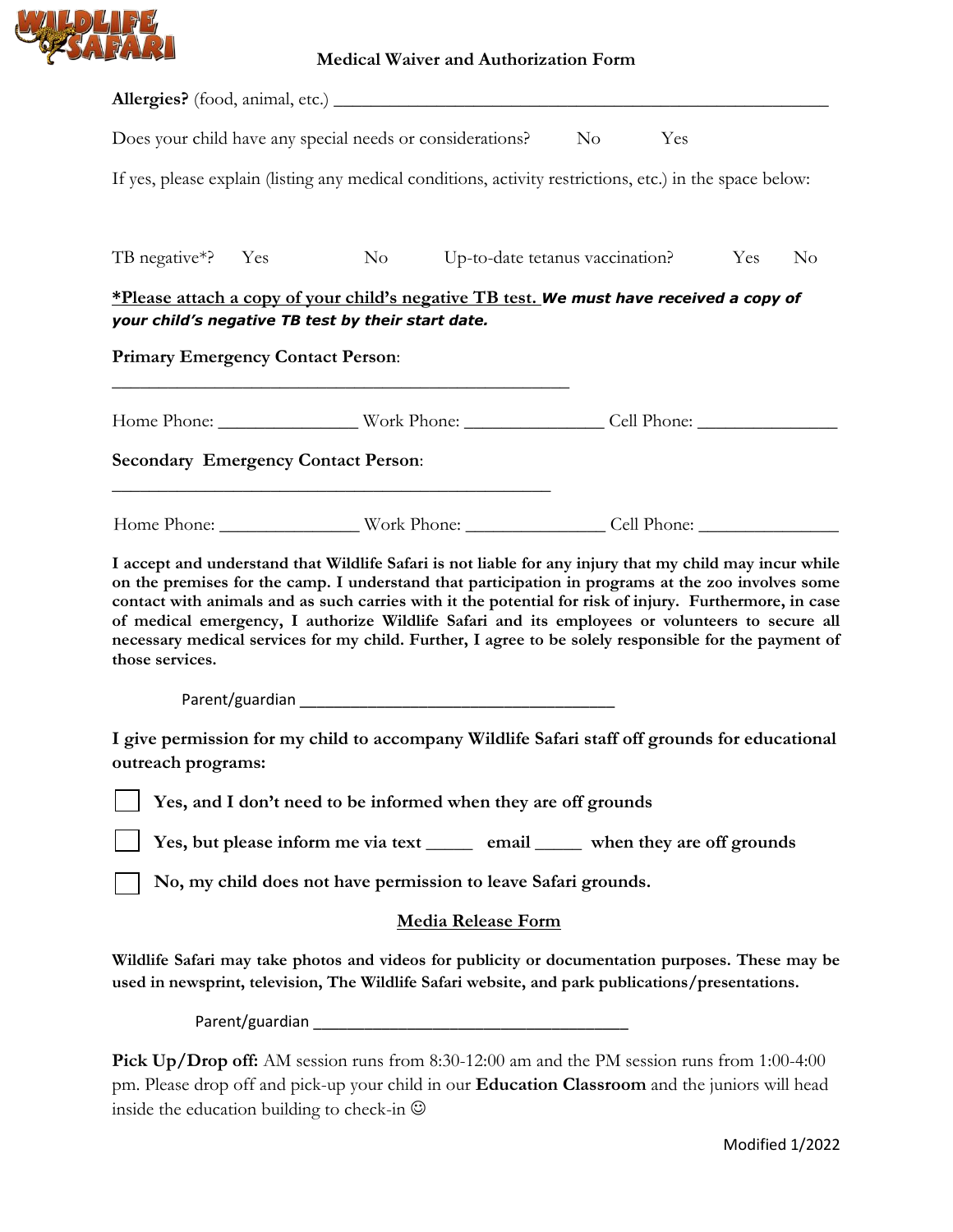

## **COVID-19 Waiver**

Wildlife Safari has put in place preventative measures to reduce the spread of COVID-19. However, Wildlife Safari cannot guarantee that its participants, volunteers, partners, or others in attendance will not become infected with COVID-19.

In light of the ongoing spread of COVID-19, individuals who fall within any of the categories below should not engage in WS encounters or events. By attending a WS event, you certify that you do not fall into any of the following categories:

1. Individuals who currently or within the past fourteen (14) days have experienced any symptoms associated with COVID-19, which include fever, cough, and shortness of breath among others.

2. Individuals who have traveled at any point in the past fourteen (14) days either internationally or to a community in the U.S. that has experienced or is experiencing sustained community spread of COVID-19; or

3. Individuals who believe that they may have been exposed to a confirmed or suspected case of COVID-19 or have been diagnosed with COVID-19 and are not yet cleared as non-contagious by state or local public health authorities or the health care team responsible for their treatment.

### **LIABILITY WAIVER AND RELEASE OF CLAIMS**:

I understand that participation in programs at Wildlife Safari includes possible exposure to and illness from infectious diseases including but not limited to COVID-19. I acknowledge and understand that Wildlife Safari is not liable for any injury or illness that may incur while on the premises.

Signature parent/guardian **Example 2018** 

Print name parent/quardian **Example 2018** 

Date: \_\_\_\_\_\_\_\_\_\_\_\_\_\_\_\_\_\_\_\_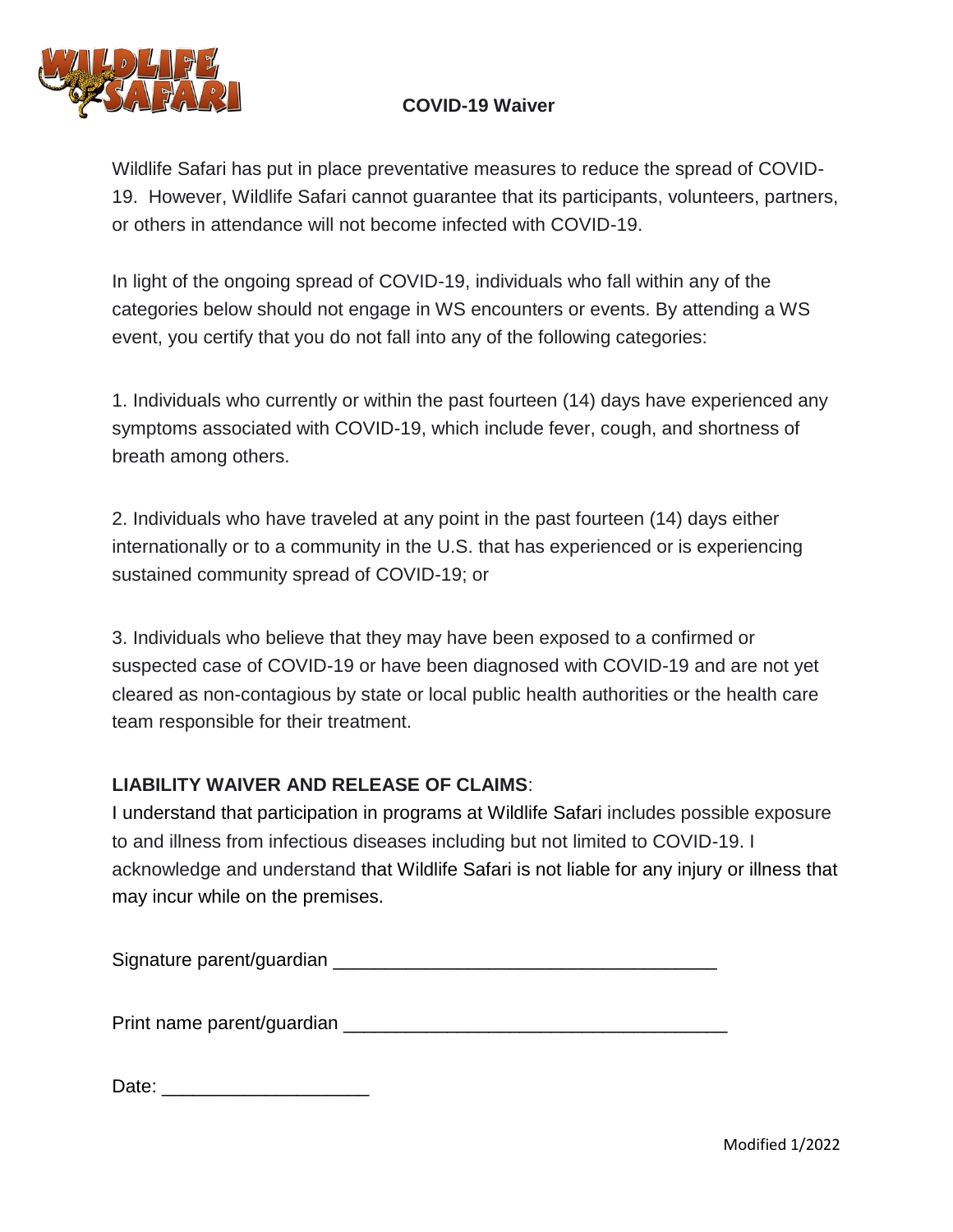| <b>June Calendar</b>                   |  |         |                 |     |  |  |  |  |  |  |
|----------------------------------------|--|---------|-----------------|-----|--|--|--|--|--|--|
| Fri<br>Wed<br>Mon<br>Th<br><b>Tues</b> |  |         |                 |     |  |  |  |  |  |  |
|                                        |  | June1st | 2 <sub>nd</sub> | 3rd |  |  |  |  |  |  |
|                                        |  |         |                 |     |  |  |  |  |  |  |
|                                        |  |         |                 |     |  |  |  |  |  |  |

|    | 6th | 7th | 8th | 9th | 10th |
|----|-----|-----|-----|-----|------|
| AM |     |     |     |     |      |
| PM |     |     |     |     |      |

|    | 13th | 14th | 15th | 16th | 17th |
|----|------|------|------|------|------|
| AM |      |      |      |      |      |
| PМ |      |      |      |      |      |

|    | 20th | 21st | 22nd | 23rd | 24th |
|----|------|------|------|------|------|
| AM |      |      |      |      |      |
| PM |      |      |      |      |      |

|    | 27th | 28th | 29th | 30th |  |
|----|------|------|------|------|--|
| AM |      |      |      |      |  |
| PM |      |      |      |      |  |

|    | <b>July Calendar</b>                   |  |  |  |              |  |  |  |  |  |  |
|----|----------------------------------------|--|--|--|--------------|--|--|--|--|--|--|
|    | Fri<br>Wed<br>Mon<br>Тh<br><b>Tues</b> |  |  |  |              |  |  |  |  |  |  |
|    |                                        |  |  |  | $_{\rm 1st}$ |  |  |  |  |  |  |
| AM |                                        |  |  |  |              |  |  |  |  |  |  |
|    |                                        |  |  |  |              |  |  |  |  |  |  |

|    | 4th | 5th | 6th | 7th | 8th |
|----|-----|-----|-----|-----|-----|
| AM |     |     |     |     |     |
| PM |     |     |     |     |     |

|    | 11th | 12th | 13th | 14th | 15th |
|----|------|------|------|------|------|
| AM |      |      |      |      |      |
| PM |      |      |      |      |      |

|    | 18th | 19th | 20th | 21st | 22nd |
|----|------|------|------|------|------|
| AM |      |      |      |      |      |
| PM |      |      |      |      |      |

|    | 25th | 26th | 27th | 28th | 29th |
|----|------|------|------|------|------|
| AM |      |      |      |      |      |
| PM |      |      |      |      |      |